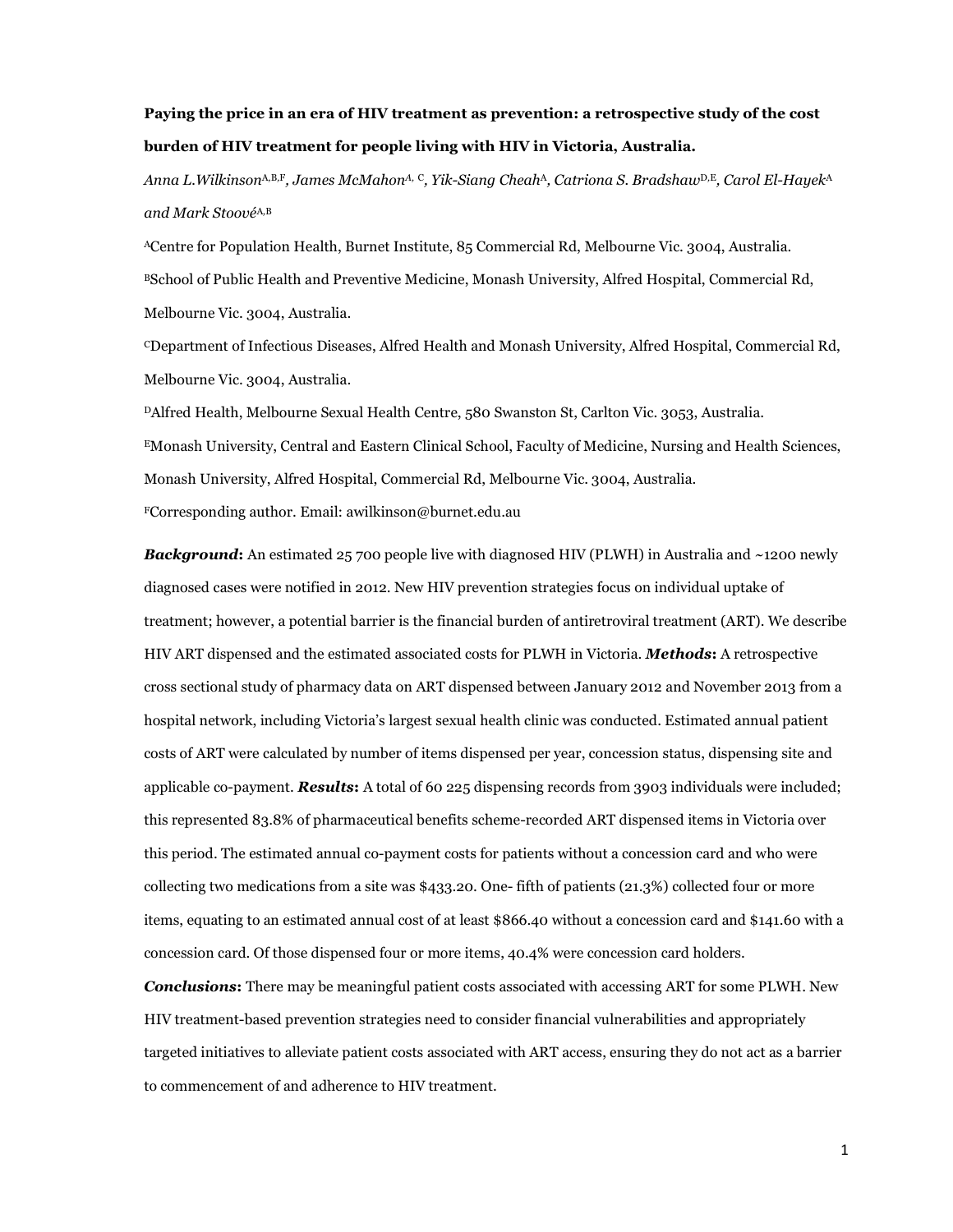## Introduction

There are an estimated  $25\,700$  people living with diagnosed HIV (PLWH) in Australia and  $\sim$ 1200 newly diagnosed cases were notified in 2012; with the majority  $(\sim 75\%)$  of HIV diagnoses among men who have sex with men (MSM).<sup>1</sup> Advances in antiretroviral treatment (ART) have significantly reduced morbidity and mortality for people living with HIV  $(PLWH)^2$  and recent local data suggests ART uptake continues to increase among MSM.3 There is now an established evidence base that ART-derived reductions in HIV viral load, in addition to improving individual health outcomes, can reduce HIV transmissibility, thus benefiting community HIV prevention (treatment as prevention; TasP).4,5 While early initiation of ART has the potential to improve individual outcomes, the notion that TasP places the prevention burden on PLWH by encouraging treatment commencement before it might be clinically indicated has attracted debate.

One aspect of this debate that is relevant is the potential financial burden TasP might place on PLWH. In Australia, the Federal Government bears the majority of the cost of prescribed medications through the publicly funded Pharmaceutical Benefits Scheme (PBS). However individuals are required to pay a contribution (co-payment) towards dispensed medications, including ART. The co-payment is charged per medication picked-up. In 2013, the co-payment for each drug dispensed was \$36.90 unless patients have a concession card (a government scheme to assist eligible individuals with living costs), which reduces the copayment to \$6.00. Within the PBS, the Safety Net Scheme provides a ceiling (threshold) on individuals' costs in a single year (\$354.00 in 2013 for concession card holders and \$1390.60 for non-concessional patients). Once the threshold is reached, a patient can be issued a Safety Net card by a pharmacist and co-payments are waived (for concession card holders) or reduced, providing some protection to individuals from excessive prescription costs.6 Despite the Federal Government setting the price of co-payments, there are inconsistencies in the charging of co-payments by health services and therefore also to the financial support provided to PLWH across jurisdictions. The Northern Territory and Western Australia provide free HIV and sexual health services, including antiretroviral treatment to PLWH.<sup>7,8</sup> There are also inconsistencies within jurisdictions, with co-payments for ART not being charged at a major Victorian sexual health clinic.9 In addition, PLWH in rural Victoria incur extra costs due to the low number of ART prescribers and dispensers. These extra costs include travel costs to receive HIV care and the postage costs of sending refill supplies of ART which are typically passed on to patients.<sup>6,10,11</sup>

Despite acting as a potential barrier to treatment uptake, individual financial burden of receiving ART in settings of publicly funded care has received little attention or empirical analysis. In one Australian cross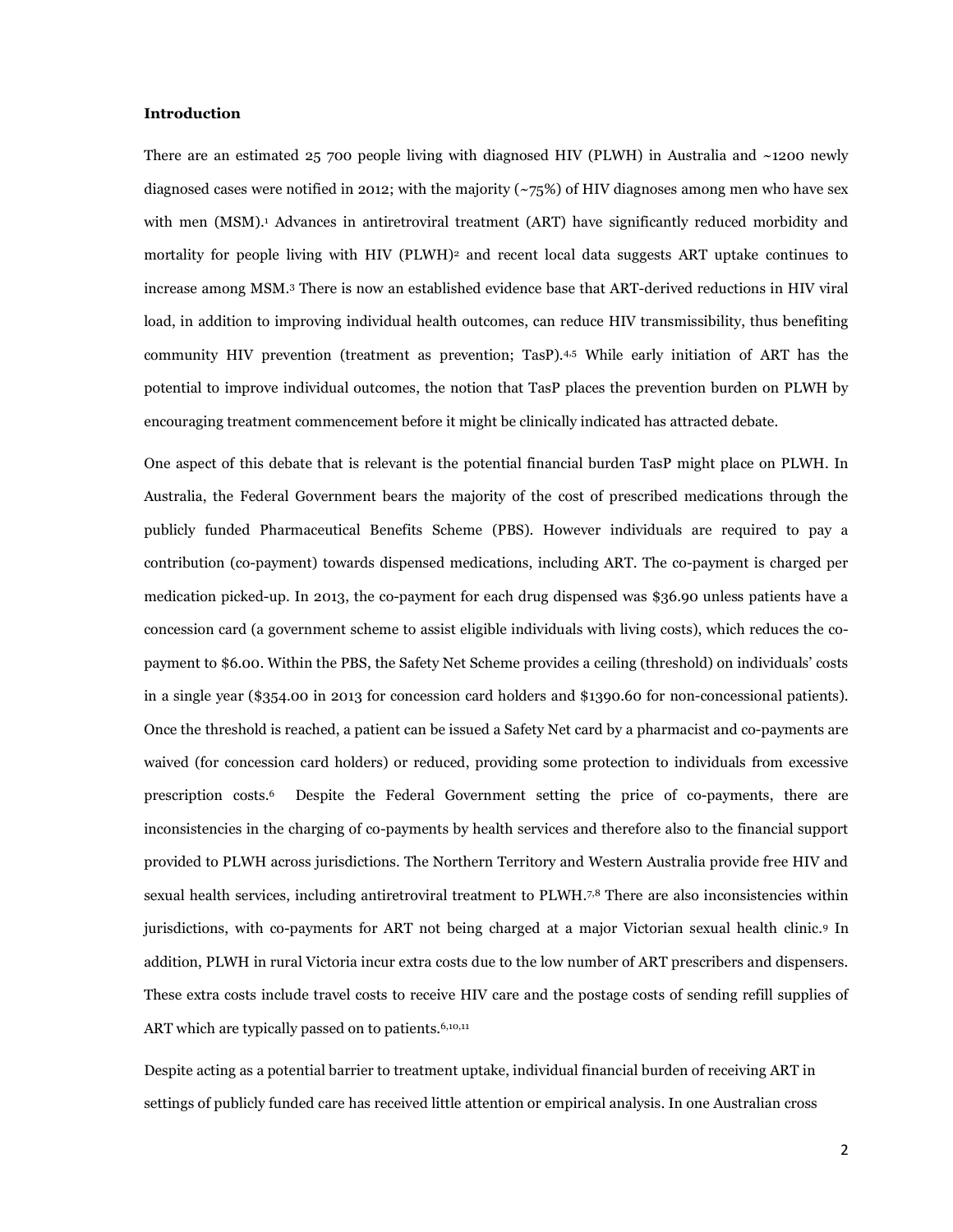sectional study, patients self-reported experiencing financial difficulty and delaying or ceasing HIV treatment due to associated pharmacy costs.12 Studies outside the field of HIV show an association between increased costs and poor adherence.13,14 and data from lower income countries report decreased adherence to ART was associated with increased costs.15 Considering the impact of adherence to ART on treatment failure and the development of HIV drug resistance16 understanding the burden of ART costs represents a potentially critical element to the successful uptake of ART and implementation of TasP strategies. We aim to estimate patient costs associated with dispensed ART in Victoria to inform community and sector discussions on ART provision, including in the context of HIV prevention.

## Methods

Non-identifiable, retrospective data from January 2012 to November 2013 on all ART items dispensed by Alfred Health pharmacy were used. The Alfred Health pharmacy manages dispensing at the following Alfred sites: Alfred Hospital, Caulfield General Medical Centre and Melbourne Sexual Health Centre (MSHC). Data were extracted from the pharmacy management system and items verified by a pharmacist as being used for HIV ART. One dispensing episode is medication/s collected by one individual, on one date. Analyses are presented per item (given co-payments are charged per item), rather than individual or treatment grouping. An ART item is one medication, including combination medications (>one antiretroviral in one formulation) that similarly attract one co-payment.

The total number of records extracted was 73 032. Participants were uniquely identified and their ART dispensing episodes linked over time by their Medicare number, a unique number allocated to individuals by the universal public health system. Dispensing episodes that could not be uniquely linked to an individual were excluded (0.6%). Items dispensed for the purpose of non-occupational post exposure prophylaxis (0.6%), as part of clinical trial (1.5%), or which were provided under a compassionate access scheme (0.2%) were excluded. Records that were not HIV antiretrovirals and inadvertently extracted (e.g. azithromycin, ceftriaxone) were also excluded (14.5%). Concession status was assigned to records with a valid concession number. Analyses were stratified by Alfred sites (where a co-payment is charged) and the MSHC (where no co-payment is charged). A sub analysis of dispensing and patient costs, limited to 2013 and Alfred sites was conducted because the recording of concession card status was most complete for 2013 at Alfred sites. This sub-analysis was conducted to examine patient eligibility and utilisation of the PBS Safety Net scheme, and compared cumulative patient costs to 2013 Safety Net thresholds (\$1390.60 for non-concession and \$354.00 for concession card holders). The study was approved by Alfred Health Ethics Committee (Project 221/12).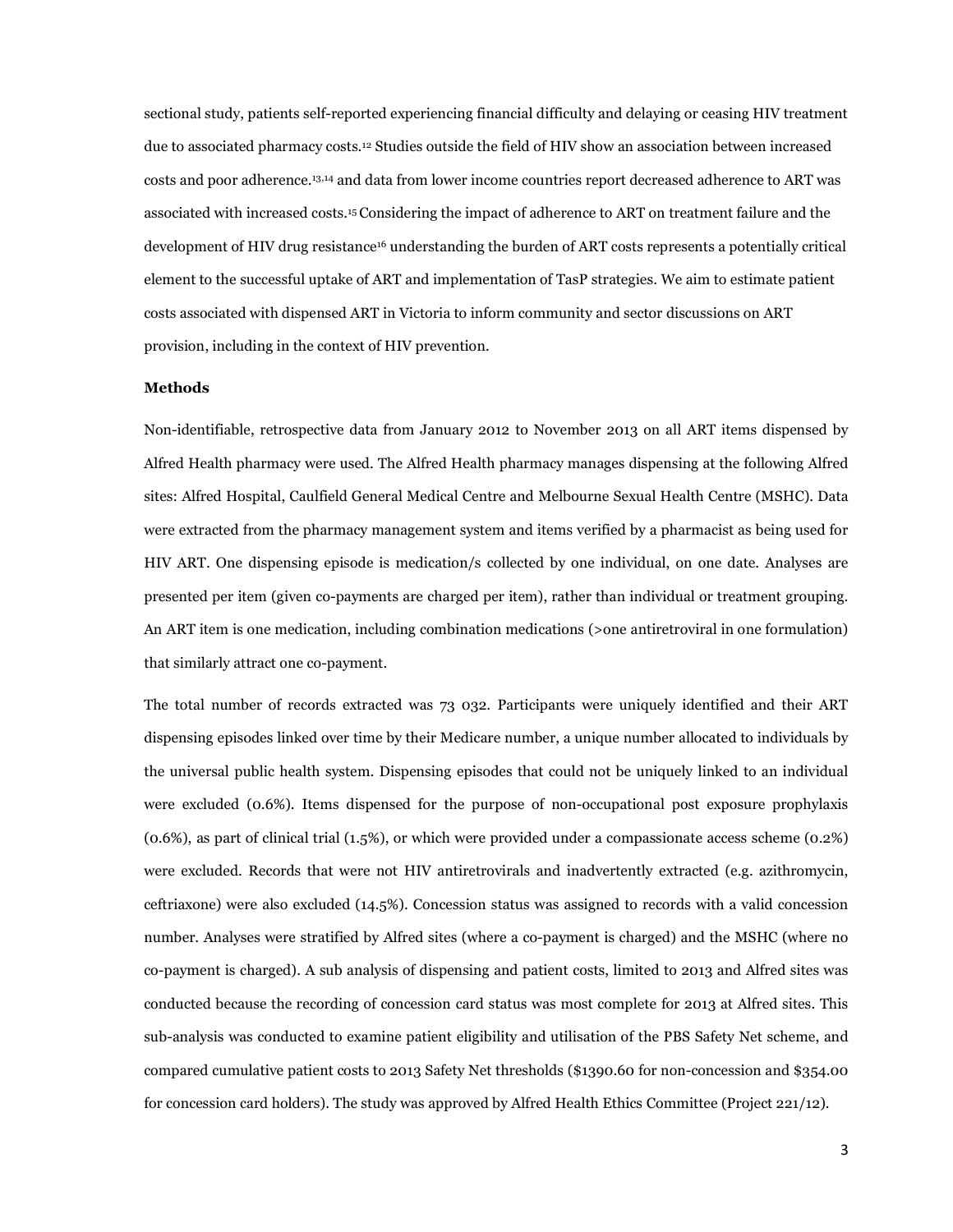#### RESULTS

A total of 60 225 ART items were dispensed to 3903 individuals by Alfred Health from January 2012 to November 2013 (Table 1). Of patients attending Alfred sites, 29.0% received a two-item regimen (Table 2) equating to an estimated annual cost in 2013 of \$70.80 (concessional) or \$433.20 (no concession card). More than one-fifth of patients (21.3%) at Alfred sites collected four or more items and accrued an estimated annual cost of at least \$141.60 (concessional) or \$866.40 (no concession card). The numbers of items dispensed in an episode were generally consistent between the Alfred sites and MSHC (Table 2). Patients were most commonly (33.6%) dispensed two items and approximately one in five patients (21.3%) were dispensed four or more items per dispensing episode. Concession card holders were more often dispensed a higher number of items per dispensing episode; of those dispensed four or more items per dispensing episode, 40.4% were concession card holders (Table 2). Two thirds of items (67.1%) were dispensed at MSHC (Table 1). This data represented 83.8% of all PBS-reported antiretrovirals dispensed in Victoria for the same period.<sup>17</sup>

In 2013 at Alfred sites, there were 3713 episodes of ART dispensing to 1080 patients. The majority of patients (56.6%) did not hold a concession card. The median cumulative patient cost at the last dispensing episode was \$216.60 (IQR = \$121.07 - \$392.63) for non-concession card holders  $(n=611)$  and \$59.00 (IQR = \$30.80) - \$106.20) for concession card holders (n=469). By November 2013, 12 (1.8%) non–concession card holders and 45 (9.5%) concession card holders had a cumulative cost above the threshold. Of the 45 concession card holders eligible for a Safety Net card (thus eligible for no further co-payments), only six patients (13.3%) had a Safety Net card recorded, equating to 109 episodes of dispensing (332 items).

# Discussion

This study examined retrospective pharmacy data on ART dispensed to individuals by a major hospital pharmacy network in Victoria from January 2012 to November 2013. We estimated that the most common scenario (two ART medications, six pick-ups, and a higher co-payment) would equate to an annual patient cost of \$433.20, with ART dispensing costs overall ranging from \$35.40 to at least \$866.40 depending on concession status and number of items dispensed. Despite Australia's publicly funded universal health care system, the estimated out-of-pocket annual cost of ART may be substantial for some PLWH, and the financial cost may act as a disincentive for PLWH commencing and adhering to treatment, particularly those on low incomes and collecting multiple items.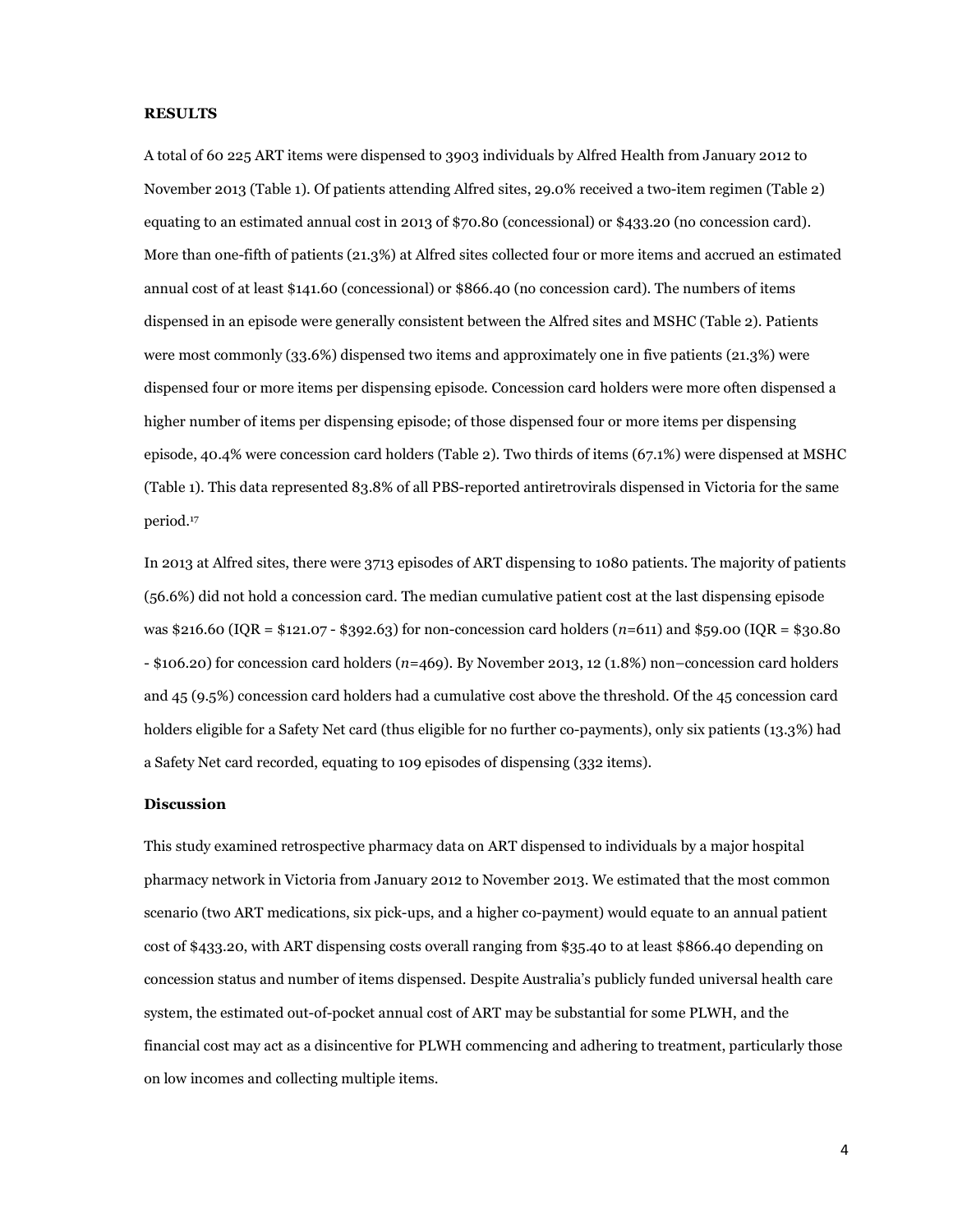The financial barrier to medications and risk of poor adherence may be greater for particular subpopulations. Those with a concession card in this study were more often dispensed a higher number of ART items and therefore experienced higher costs. Additionally, only a small proportion of concession card holders received financial relief through the Safety Net mechanism. Importantly, this demonstrates how concession card holders who have lower incomes may actually accrue higher ART-related medication costs as they generally received increased numbers of ART items. In addition, the increased numbers of ART items represents increased complexity of the treatment regimen, which has been associated with more longstanding HIV and worse clinical outcomes.<sup>18</sup>

This study supports previous findings showing some Australians are experiencing a significant financial burden from the cost of medications.19,20. Medication costs has been shown to cause economic hardship and impact health seeking behaviours, disproportionately among those with low income, chronic disease and multimorbidity13, 21 Importantly, there is evidence that among those with chronic disease, cost may adversely affect adherence to medication.14 To the best of our knowledge, only one study in Australia has examined the financial burden of ART specifically and the impact on treatment adherence. In this study, almost one-fifth of patients with HIV at a New South Wales hospital reported finding it 'difficult' or 'very difficult' to meet HIV medication costs and this was associated with interrupting treatment.<sup>12</sup>

Our findings are of particular concern in the context of both HIV care and prevention, given the direct link between treatment adherence and poor clinical outcomes. Reductions in adherence and altered patterns of adherence, such as 48-h treatment interruptions, can lead to the development of HIV drug resistance and treatment failure.16, 22, 23 In addition, treatment initiation and medication costs may be a barrier to contemporary strategies for HIV prevention. International findings derived from epidemic modelling, <sup>24</sup> ecological analyses<sup>25</sup> and randomised controlled trials<sup>26</sup> have provided strong support for the prevention benefit of early HIV treatment, and this evidence has led to recent changes in Australian policy to consider earlier initiation of ART.27 Such changes mean PLWH are being offered ART earlier to reduce the potential for onward HIV transmission; possibly leading to significant healthcare costs, over a longer period of time. To maximise the individual and community benefits of ART, treatment must be affordable for a lifetime to minimise the risk of interruption. Affordability of HIV care may also be affected by the most recent Australian Federal budget (2014-15) that outlined significant changes to the patient contributions to their health care,28 with subsequent public debate regarding the implications, particularly for those vulnerable to high costs.<sup>29</sup>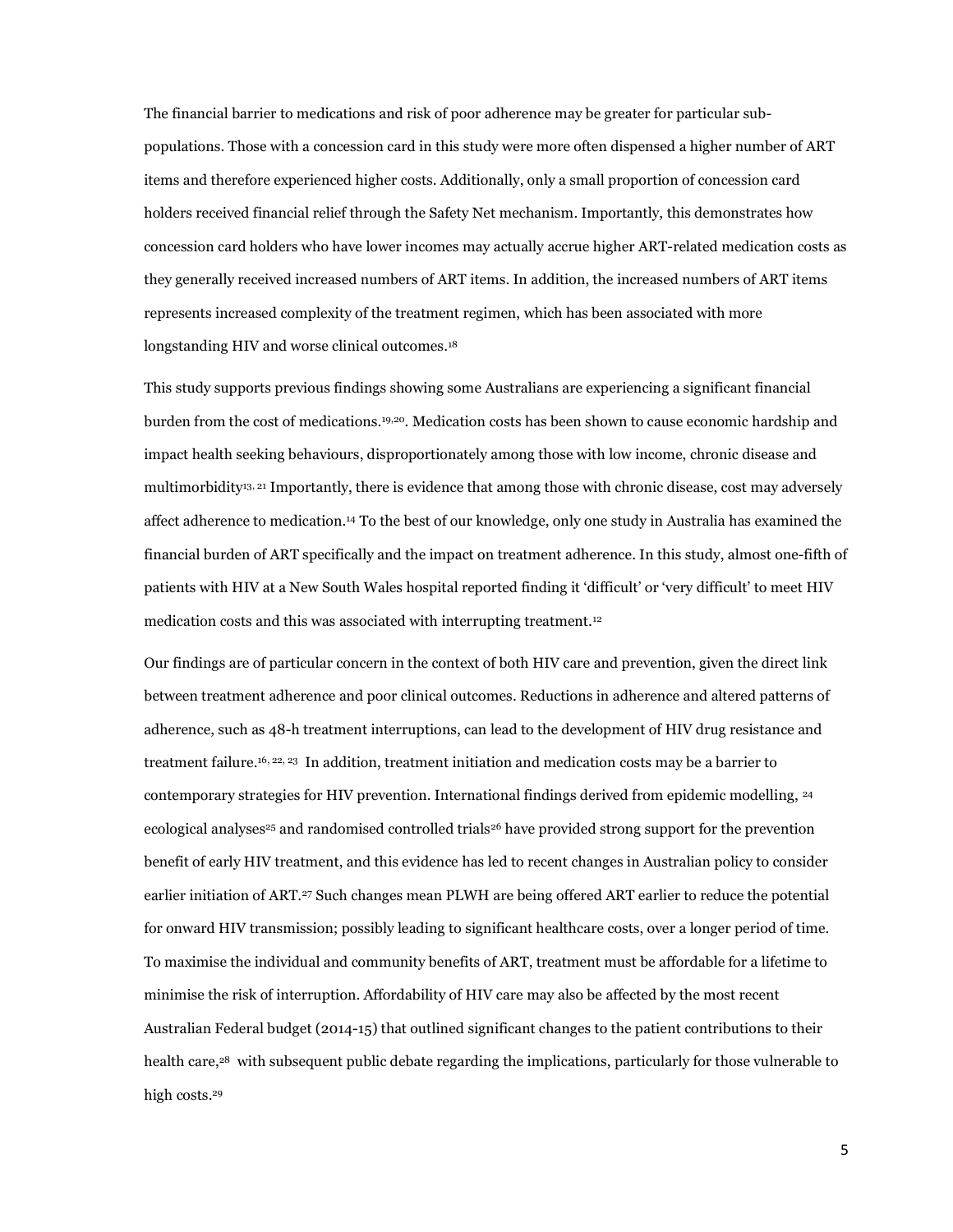The cost burden associated with HIV treatment is likely to disproportionately affect older PLWH and those with longer-term established HIV infection. Because of co-morbidities associated with ageing and long-term infection, these PLWH are more likely to be eligible concession card holders but are also likely to experience the additional financial burden of having more drugs dispensed per dispensing episode, including other non HIV-related medications, which were not included in our cost estimates. Current provisions (PBS Safety Net Scheme) may not be protecting those who are paying out-of-pockets costs; our estimates of the cumulative patient ART costs in 2013 at Alfred sites were below the Safety Net thresholds, and the majority of patients eligible for a Safety Net card did not receive one. This supports other literature expressing concern that individuals are either not aware of the Safety Net Scheme or application requirements for a Safety Net card and the requirement to keep a record of their prescription medications were too onerous.31, 32

The methods used in this study did have some limitations. First, the relative affordability of medications was not assessable in the absence of individual patient income and living costs. Second, including non-ART medications was beyond the scope of this study; therefore, results only reflect ART costs and true overall medication costs are likely to be higher for a proportion of participants. Finally, some caution is advised when interpreting the results as Alfred Health data is collected primarily for operational purposes. However, this study represents the most comprehensive assessment of ART dispensing costs in Australia and the only to estimate patient costs associated with ART provision.

This study provides a crucial first step in understanding the extent of the financial burden of ART on PLWH. The data presented are highly representative, as Alfred Health dispenses >80% of ART in Victoria; in no other jurisdiction in Australia is such a large proportion of HIV dispensing data held in a single database.<sup>16</sup> Our findings support previous suggestions of targeted strategies to assist those particularly vulnerable to high medication costs such as subsidies, income support or a non-means tested concession card and the need for specific recording of individuals' medication costs in order to assess cost burdens and affordability.<sup>21, 33</sup> Furthermore, we have highlighted the inconsistencies across jurisdictions and within Victoria in relation to the financial support provided to PLWH for their HIV treatment. Patients requiring more items are paying disproportionately more to treat HIV, further suggesting the need for a broader policy review of equitable access to ART. While future research is needed with sufficient individual-level data to determine financial burden relative to income, our data further contribute to the debate on co-payments, barriers to ART and the uptake of TasP in Australia. Medication co-payments have the potential to undermine the health and community benefits of ART, and diminish the benefit of prevention strategies, including TasP.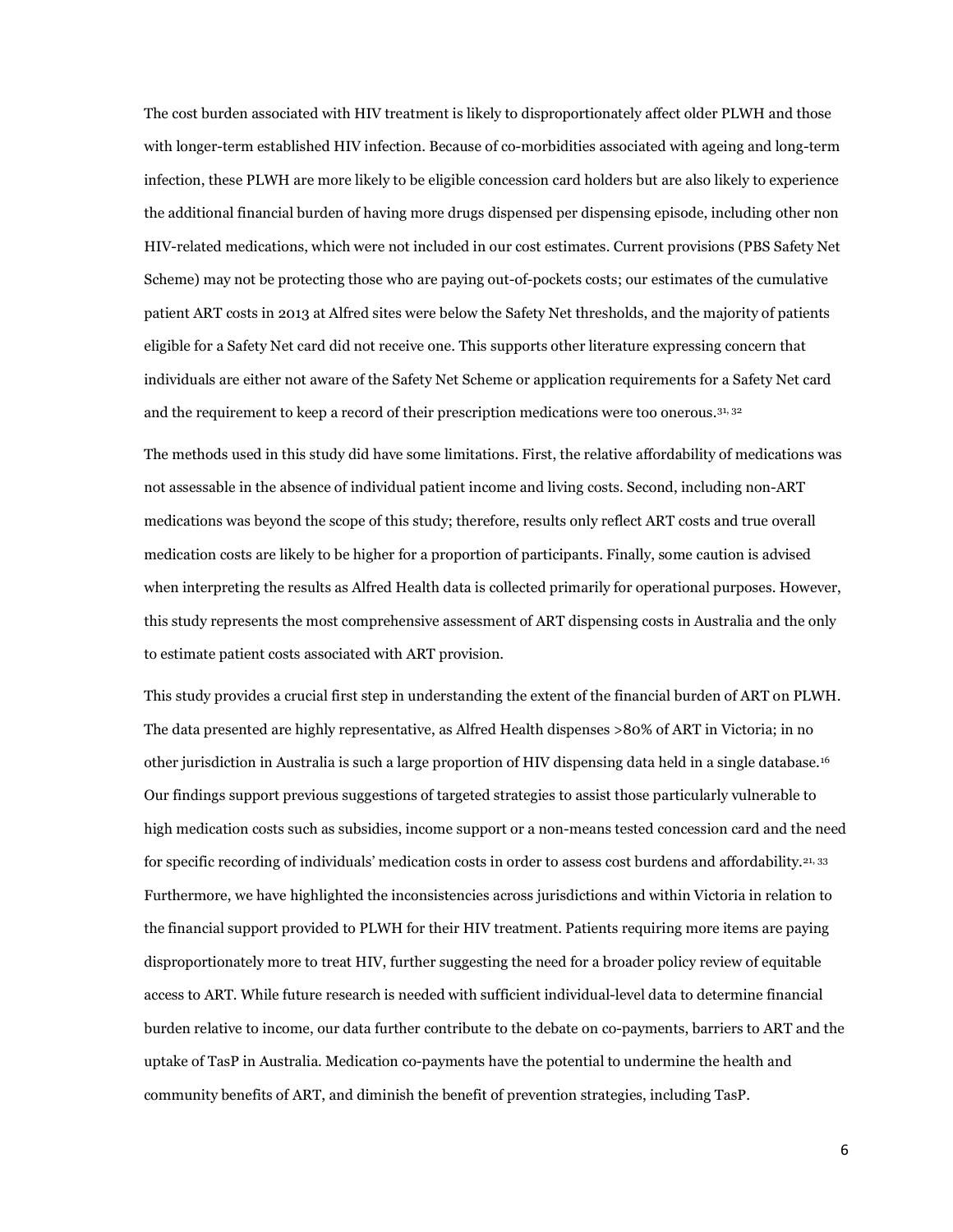## Conflicts of interest

AL Wilkinson is supported by a NHMRC public health scholarship. YS Cheah is an Australian Youth Ambassador, funded by AustralianAID. M Stoové is supported by the NHMRC Centre for Research Excellence in Injecting Drug Use. This work was commissioned by Living Positive Victoria and Victorian AIDS Council/Gay Men's Health Centre.

## Acknowledgements

The authors would like to thank Mr Luke Hannath and Ms Alison Duncan for coordinating data extraction and clarification on data fields. The authors gratefully acknowledge the contribution of the Victorian Operational Infrastructure Support Program to this work, received by the Burnet Institute.

## References

1. The Kirby Institute. HIV, viral hepatitis and sexually transmissable infections in Australia Annual Surveillance Report 2013. Sydney: The Kirby Institute; 2013

2. The Antiretroviral Therapy Cohort Collaboration. Life expectancy of individuals on combination antiretroviral therapy in high-income countries: a collaborative analysis of 14 cohort studies. Lancet. 2008;372:293-9. doi:10.1016/S0140-6736(08)61113-7

3. de Wit J, Mao, L, Holt, M, Treloar, C, editors. HIV/AIDS, hepatitis and sexually transmissible infections in Australia:Annual report of trends in behaviour 2013 (Monograph 6/2013). Sydney: The Kirby Instiute; 2013.ePLoS Medicine 2012; 9: e1001231. doi:10.1371/journal.pmed.1001231

5. Rodger A, Bruun T, Cambiano V, Vernazza P, Estrada V, Van Lunzen J, et al, editors. Abstract 153LB: HIV transmisison risk through condomless sex if HIV+ partner on suppressive ART:PARTNER Study. Conference in Retroviruses and Opportunistic Infections (CROI); 3-6 March 2014; Boston, Massachusetts, USA.

6. Department of Health. About the PBS Canberra, Australia: Australian Government; 2013 Available online at: http://www.pbs.gov.au/info/about-the-pbs#What\_is\_the\_PBS [verified 17 October 2013].

7. Department of Health Northern Territory. Clinic 34 - Free and Confidential Sexual Health Service Northern Territory, Australia: Northern Territory Government; 2013. Available online at : http://www.health.nt.gov.au/Clinic\_34/ [verified 12 December 2013].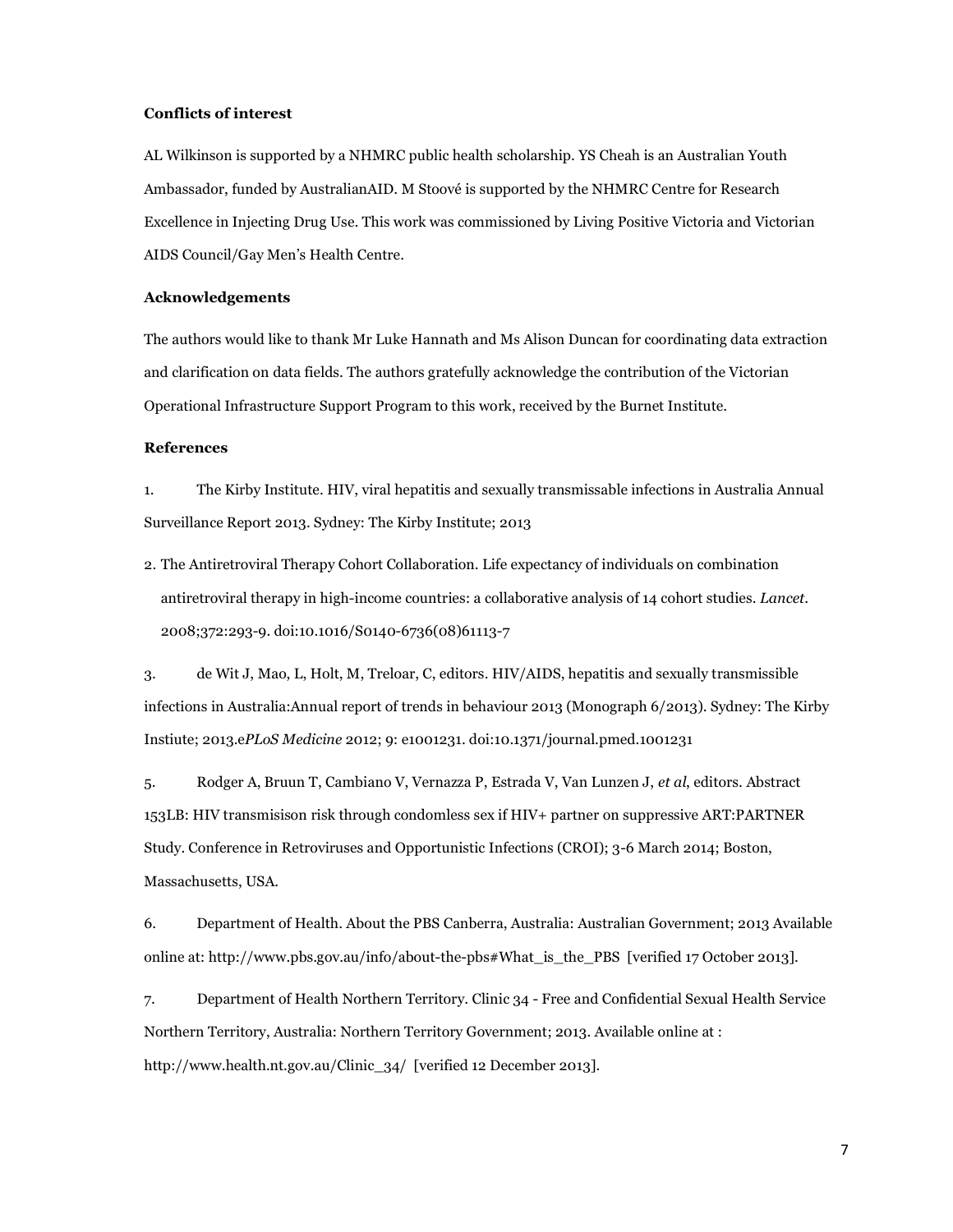8. Heymer KJ, Wentzlaff-Eggebert M, Mortimer E, Wilson DP. An economic case for providing free access to antiretroviral therapy for HIV-positive people in South Australia. Sex Health. 2012 ;9:220-6. doi:10.1071/SH10148

9. Melbourne Sexual Health Centre HIV/AIDS Clinic Melbourne, Australia: Melbourne Sexual Health Centre; 2013 Available online at: http://www.mshc.org.au/general/Home/tabid/145/Default.aspx [verified 18 December 2013].

10. Australasian Society for HIV Medicine. ASHM Trained HIV s100 Prescribers NSW, Australia: Australasian Society for HIV Medicine; 2013 [updated 20 November 2013]. Available online at:http://www.ashm.org.au/images/prescriber/ashmprescribers.pdf [verified 23 December 2013].

11. The Kirby Insitute and National Association of People with HIV Australia. The Australian HIV Observational Database Temporary Residents Access Study (ATRAS): One year follow up. Sydney: The Kirby Instiute, 2013.

12. McAllister J, Beardsworth G, Lavie E, MacRae K, Carr A. Financial stress is associated with reduced treatment adherence in HIV-infected adults in a resource-rich setting. HIV Med. 2013;14:120-4. doi:10.1111/j.1468-1293.2012.01034.x

13. Hynd A, Roughead EE, Preen DB, Glover J, Bulsara M, Semmens J. The impact of co-payment increases on dispensings of government-subsidised medicines in Australia. Pharmacoepidemiol Drug Saf. 2008;17:1091-9. doi:10.1002/pds.1670

14. Chen SY, Shah SN, Lee YC, Boulanger L, Mardekian J, Kuznik A. Moving branded statins to lowest copay tier improves patient adherence. J Manag Care Pharm 2014; 20: 34-42.

16. Harrigan PR, Hogg RS, Dong WW, Yip B, Wynhoven B, Woodward J,. Predictors of HIV drugresistance mutations in a large antiretroviral-naive cohort initiating triple antiretroviral therapy. J Infecti Dis 2005 ; 191: 339-47. doi:10.1086/427192

17. Department of Human Services. Pharamceutical benefits schedule item reports. Canberra, Australia: Australian Government. Available online at:

https://www.medicareaustralia.gov.au/statistics/pbs\_item.shtml [cited 02 January 2014].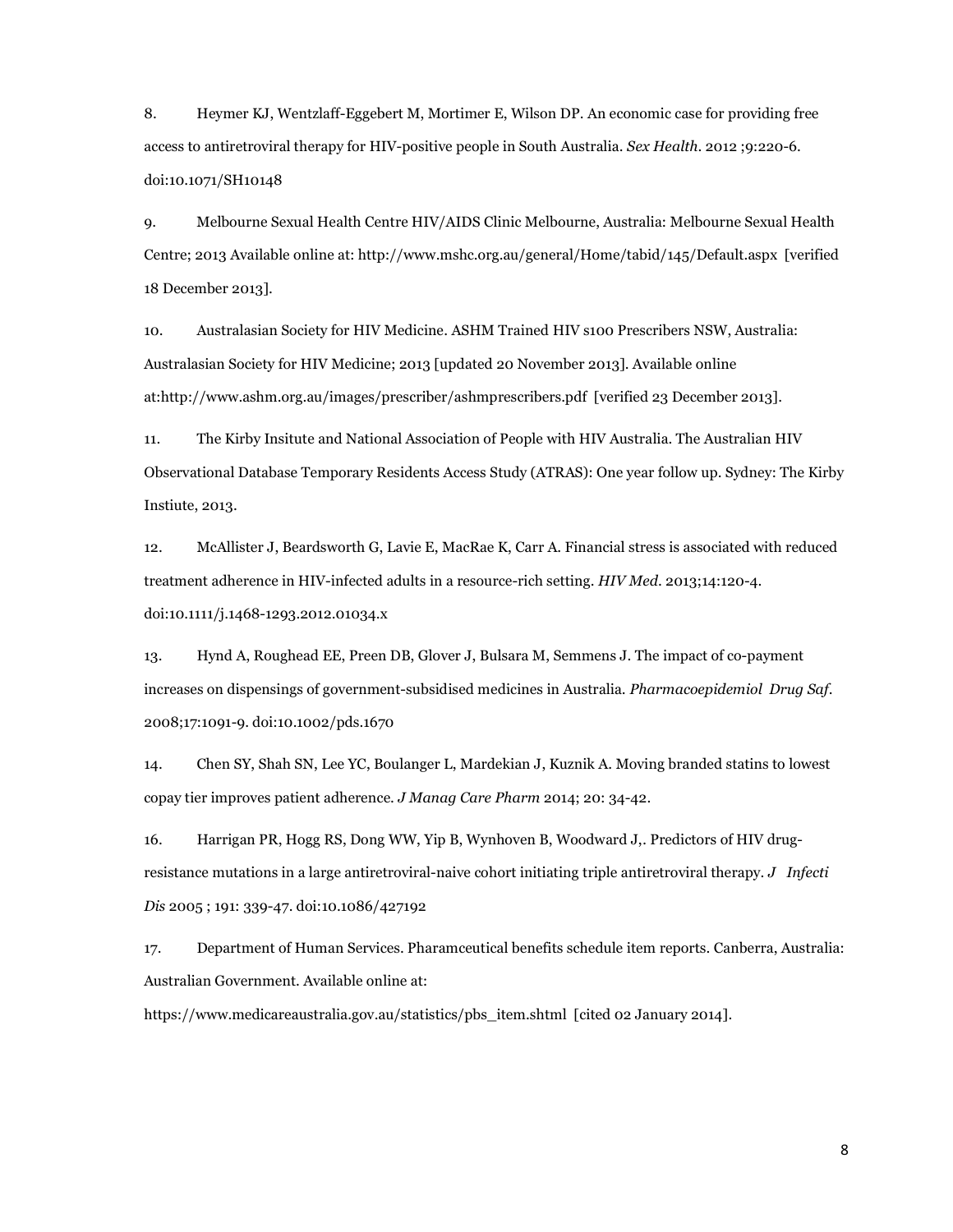18. Pour SM, Woolley I, Canavan P, Chuah J, Russell DB, Law M, et al. Triple class experience after initiation of combination antiretroviral treatment in Australia: survival and projections. Sex Health. 2011 ; 8: 295-303. doi:10.1071/SH10008

19. Yusuf F, Leeder SR. Can't escape it: the out-of-pocket cost of health care in Australia. Med J Aust 2013; 199: 475-8. doi:10.5694/mja12.11638

20. Schoen C, Osborn R, Squires D, Doty MM, Pierson R, Applebaum S. How health insurance design affects access to care and costs, by income, in eleven countries. Health Aff 2010 ; 29: 2323-34. doi:10.5694/mja12.11638

21. Essue B, Kelly P, Roberts M, Leeder S, Jan S. We can't afford my chronic illness! The out-of-pocket burden associated with managing chronic obstructive pulmonary disease in western Sydney, Australia. J Health Servi Res Policy 2011; 16: 226-31. doi:10.1258/jhsrp.2011.010159.

22. Parienti JJ, Massari V, Descamps D, Vabret A, Bouvet E, Larouze B, et al. Predictors of virologic failure and resistance in HIV-infected patients treated with nevirapine- or efavirenz-based antiretroviral therapy. Clin Infect Dis 2004 ;38: 1311-6. doi:10.1086/383572

23. Oyugi JH, Byakika-Tusiime J, Ragland K, Laeyendecker O, Mugerwa R, Kityo C, et al. Treatment interruptions predict resistance in HIV-positive individuals purchasing fixed-dose combination antiretroviral therapy in Kampala, Uganda. AIDS. 2007 ; 21: 965-71. doi:10.1097/QAD.0b013e32802e6bfa

24. Granich RM, Gilks CF, Dye C, De Cock KM, Williams BG. Universal voluntary HIV testing with immediate antiretroviral therapy as a strategy for elimination of HIV transmission: a mathematical model. Lancet 2009; 373: 48-57. doi:10.1016/S0140-6736(08)61697-9

25. Montaner JSG, Lima VD, Barrios R, Yip B, Wood E, Kerr T, et al. Association of highly active antiretroviral therapy coverage, population viral load, and yearly new HIV diagnoses in British Columbia, Canada: a population-based study. Lancet 2010; 376: 532-9. doi:10.1016/S0140-6736(10)60936-1

26. Cohen MS, Chen YQ, McCauley M, Gamble T, Hosseinipour MC, Kumarasamy N, et al. Prevention of HIV-1 Infection with Early Antiretroviral Therapy. N Engl J Med 2011; 365: 493-505. doi:10.1056/NEJMoa1105243ehttp://arv.ashm.org.au/clinical-guidance [cited 15 July 2014].

9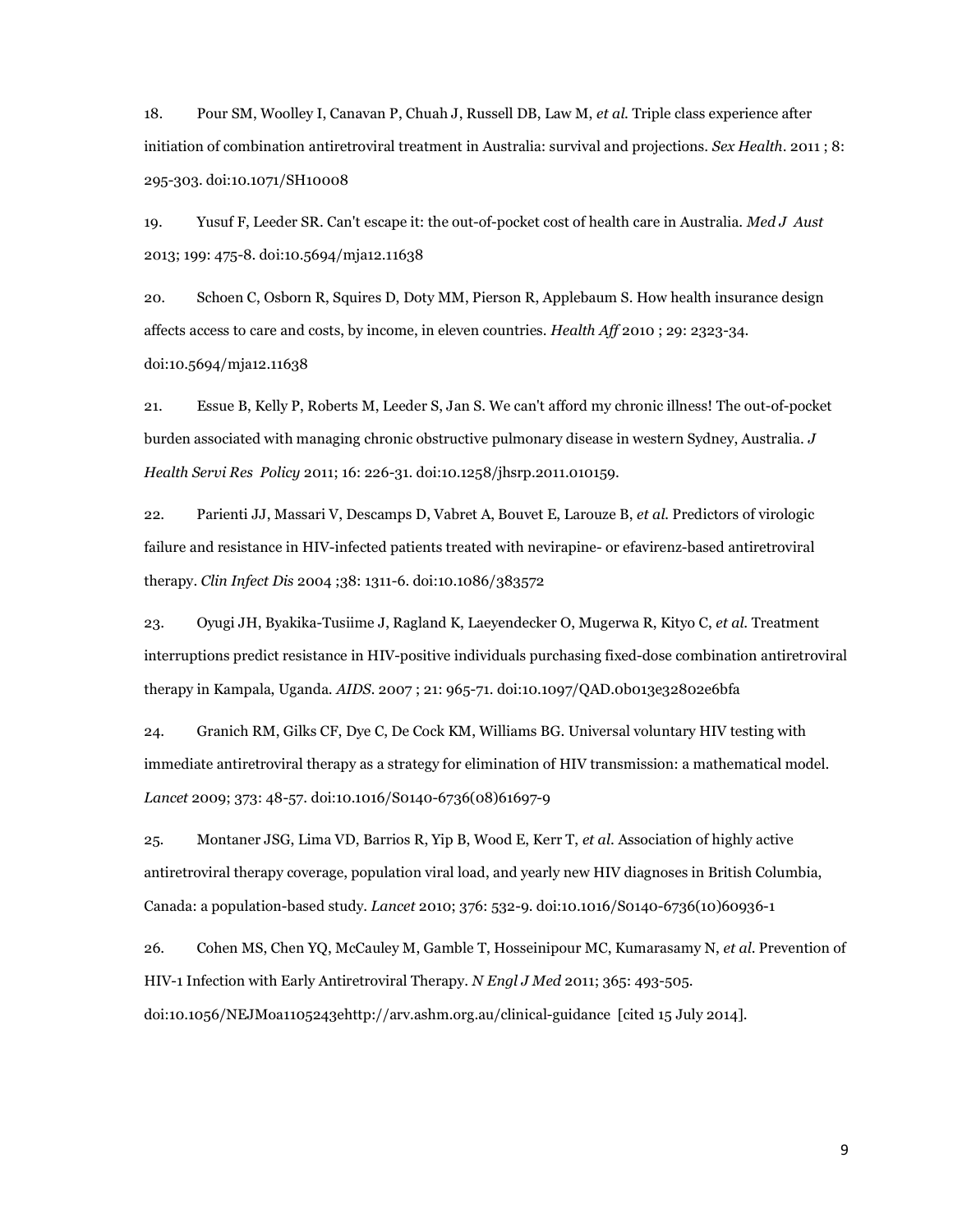28. Department of Health. Health-2014-15 budget at a glance Canberra: Australian Government; 2014. Available online at: http://www.budget.gov.au/2014-15/content/glossy/health/html/health\_02.htm [cited 01 June, 2014].

29. Richardson J. Can we sustain health spending? Med J Aust. 2014; 200: 629-31. doi:10.5694/mja14.00564

30. Furuya-Kanamori L, Kelly MD, McKenzie SJ. Co-morbidity, ageing and predicted mortality in antiretroviral treated Australian men: a quantitative analysis. PLoS ONEe doi:10.1371/journal.pone.00784031. Baker D. Bulk Billing: Missing out on fair and affordable health care. Canberra, Australia: The Australian Insitute, 2011.

32. The Auditor-General. Medicare Australia's Administration of the Pharmaceutical Benefits Scheme. ACT, Australia: 2010.

33. Jan S, Essue BM, Leeder SR. Falling through the cracks: the hidden economic burden of chronic illness and disability on Australian households. Med J Aust 2012 ; 196: 29-31. doi:10.5694/mja11.11105